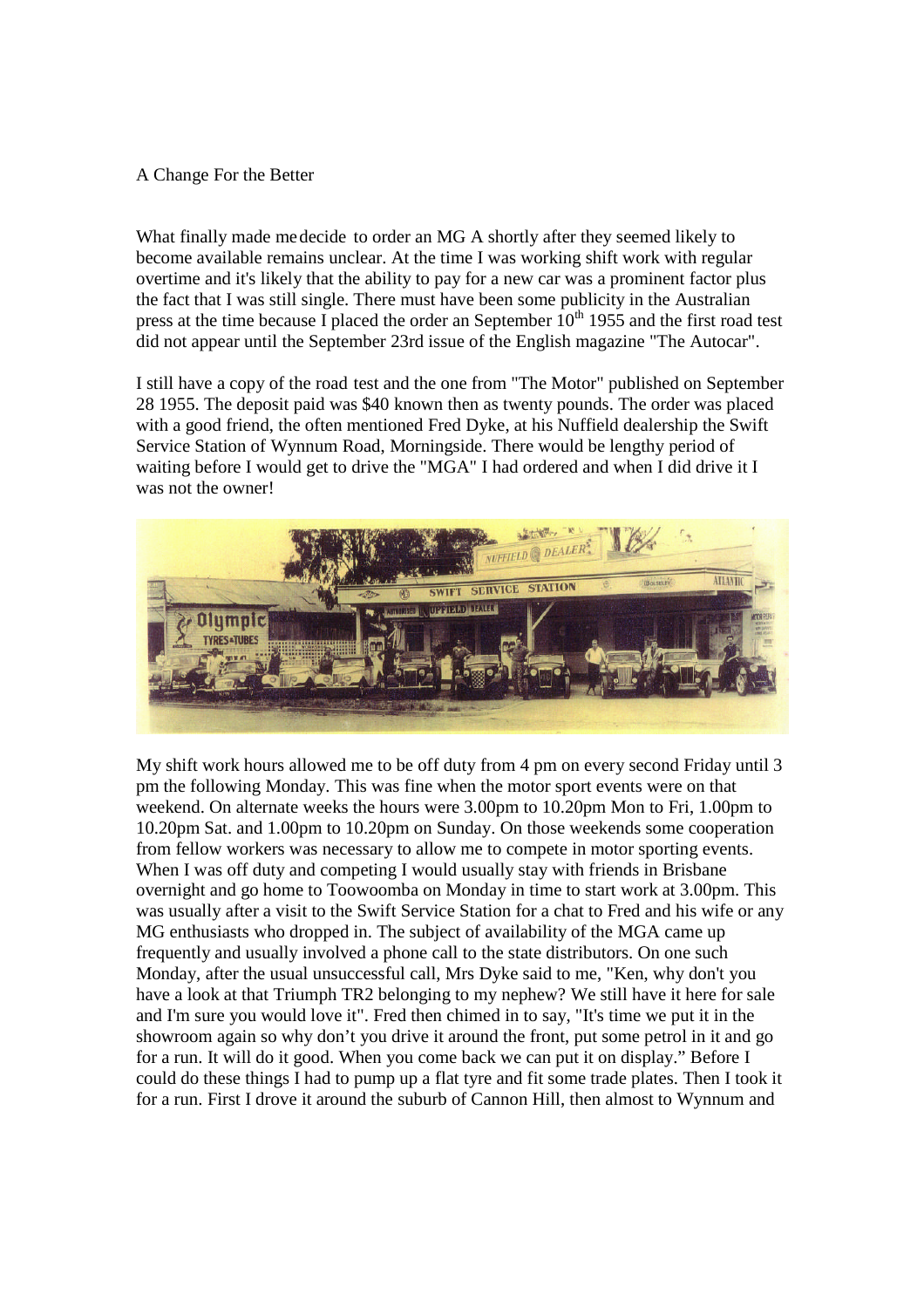around and about neighbouring suburbs. When I got back there were only three basic questions to be answered:

- (1) How much will you give me for the TF?
- (2) Will you refund the deposit on the MGA?
- (3) How much extra will I have to pay?

By now it was time for me to return to Toowoomba to start the 3 pm shift. The TR2 was serviced and registered on Monday March 5 1956, the same day the decision was made. When I arrived back the next morning, it was discovered that the relay controlling the Laycock de Normanville overdrive was inoperative. While there was time to obtain a spare from the city dealer, time was again running out and my first drive to Toowoomba in the Triumph was made without the pleasure or benefit of using the overdrive. Overdrive on the TR2 only operated on top gear but the TR3 which followed had it accessible on second and third gear as well.



*The MG TF and the TR2*

The MG TF was traded in for \$1400 and \$194 cash paid leaving the remainder to be paid out at \$23 a month for the next two years. As part of the deal I was allowed to take a couple of Trak Grip tyres off the TF which I had fitted for a gymkhana on the Sunday just past. I have two records of the purchase price. One says \$2200 but the insurance taken out a few days later shows a purchase price of \$2100. The final instalment was paid on March 7 1958. It did not take long for me to realize that I had made a change for the better. There was more room in the car, there was a separate useful boot, the performance was better and overall the TR2 lost nothing by comparison so far as my needs were concerned. I had finally got the red sports car I had always wanted and as well it was a car I had aspired to and never really felt I would own.

It was to give me a great deal of pleasure and I have never regretted the day when Mrs Dyke made the suggestion that I buy the "TR2". At some time in 1957 I took the TR2 to Maryborough to compete in a gymkhana. On the way back to Brisbane I drove the MG "MGA" , which would have been mine, most of the way from Maryborough to Beerwah,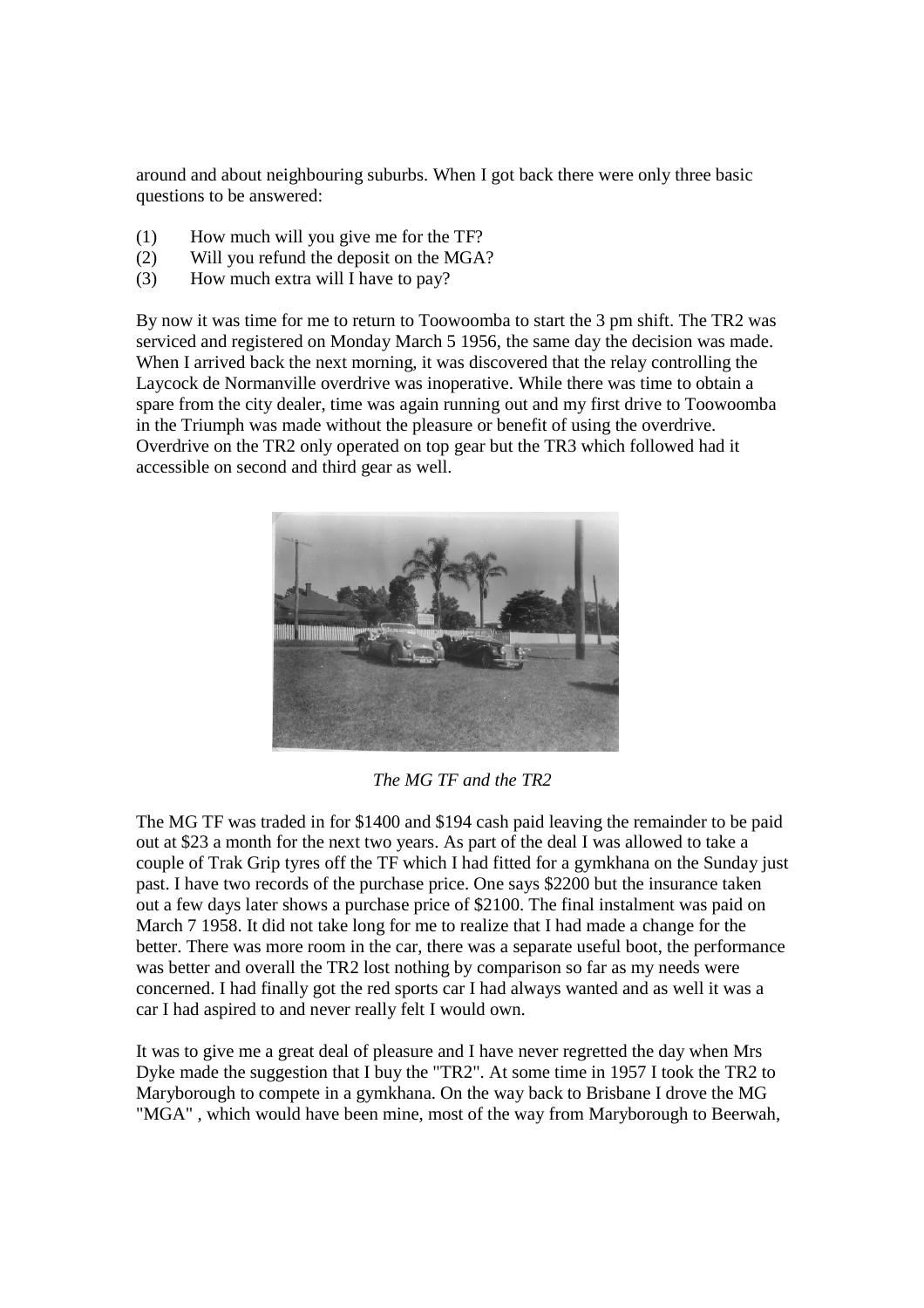a distance of about 190km. There seemed no reason to change my mind about the "TR2". At the time the "MGA" belonged to Vince Jordan and had been taken to Maryborough by Fred Dyke and his wife to compete at an interclub gymkhana in the local showgrounds.

After I began driving the "TR2" I had a feeling that the road manners of other motorists had mysteriously improved. Previously drivers coming towards me often overtook other cars in what seemed to me to be suicidal places which required me to slow down and occasionally take evasive action. In the "TR2" this happened far less often. After some thought I put it down to the colour as the red car was far more visible to oncoming traffic than the low black MG which was frequently driven with the hood down. Despite the more conspicuous appearance of the "TR2" there was still an occasional heart stopping moment. One Friday afternoon I had as a passenger a secretary from the local RACQ office. The Toll Bar Road down the range from Toowoomba had at the time only one lane in each direction. It used in part the upper section of the present twin down lanes. On the way down on a sweeping "S" bend I glimpsed, behind a group of vehicles coming up the hill, a large utility pulling out to overtake and starting to use my side of the roadway. Fortunately there was a wide gravel verge and I was able to slow down on the bitumen and pull off the road and stop. As the Dodge light truck, classified at the time, as15 cwt utility, came by it was still on my side of the road. By this time I had my door open and with one foot on the roadway said, or rather shouted, as he went by "You stupid ----------- !" completely forgetting my lady passenger. As soon as I had calmed down I apologized to my passenger and continued the trip to Brisbane. On the Monday my friend from the RACQ office who had arranged with me to take his secretary as a passenger rang me. After discussing the weather he said "I believe you had a spot of bother on the way to Brisbane," I told him what had happened and what I had said. I then asked him what his secretary had said about the incident. His response was that Helga had said that "Mr Ebeling was most upset". It was very much an understatement.

Mechanically the "TR2" gave me mostly faithful service and held me up on the road, apart from punctures, only twice. Both happened on the way to Charters Towers in May 1958. Other problems, which had occurred earlier, were big end bearing failure during competition (dealt with elsewhere), fracture of the timing chain tensioner, a broken windscreen, a ruptured brake hose, a broken handbrake cable and a clutch problem. The problem which stranded my wife and me by the roadside for quite a long period in late April 1958 was a combination of two things. These were a stretch of deep fine sand and the low ground clearance of the Triumph. We had spent the night in Rockhampton and made an early start for Emerald next morning. The intention was to visit old friends in Emerald and then to make Clermont an overnight stop before continuing on to Charters Towers where my mother and sister lived. As I had covered the section in the MG "TC" and the MG "TF" without trouble, some of it more than once, no problems were anticipated on this occasion. After two and a half hours driving we had covered 188 km of which only about 30 km had been bitumen. It was 11.06 am and we were just a few kilometres short of a place called Bluff when trouble struck. Bluff is about 14 km east of the better known town of Blackwater which was even then a coal town but was yet to experience the boom of open cut mining. The problem stretch of road was little more than a number of sets of wheel tracks in a stretch of fine loose sand. Half way into the stretch,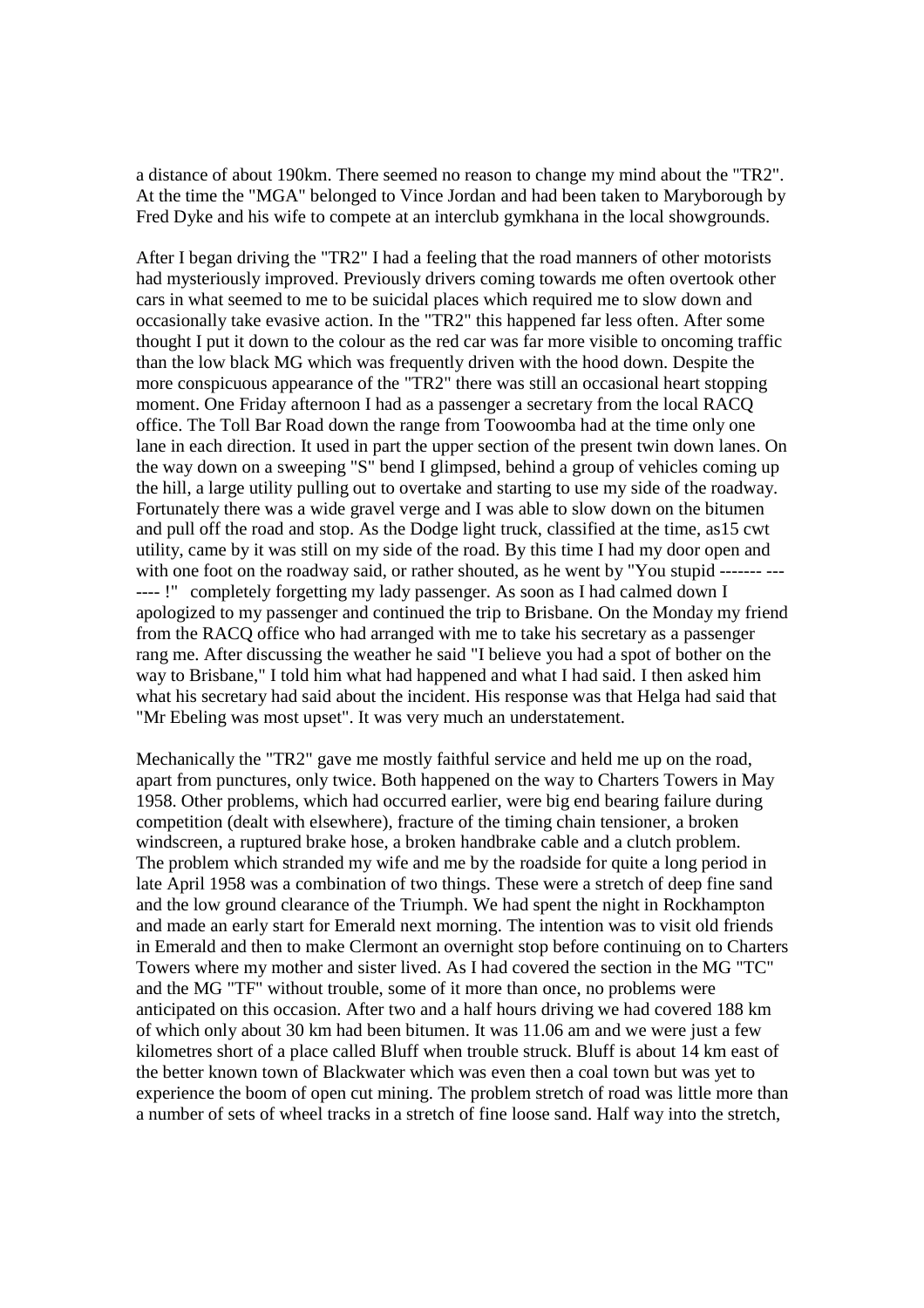in a particularly deep section, sand was thrown up over the bonnet and the engine stopped. Despite the engine turning over quite freely it would not fire. On lifting the bonnet there seemed no apparent reason for the failure to start despite there being sand everywhere. As there was sand on the oil wetted gauze of the air cleaners and over the carburettors it was considered prudent to clean things up before trying again. When the air cleaners were taken off to get rid of the sand I found sand piled up against the pistons of the two SU carburettors. After the clean up the car would still not start despite there being no shortage of petrol or sparks. A group of travelling entertainers in a large van stopped to render assistance but even with a tow the car still refused to start. As they had to present a show in Rockhampton they had to leave but not before one of the party gave me a card giving his name as Ted Pearce and billing him as "Australia's Most Versatile Stage Artist". Another traveller also stopped, one of many going in the right direction to do so, and agreed to carry a message to a garage in Blackwater.

Up to this stage my wife had been keeping a record of the trip which says, "Sand, sand and more sand, car won't start, Ken is swearing. We asked some young lads to stop at the garage." There were no further entries in her diary for the rest of the trip.

When the mechanic arrived he checked the petrol and ignition and announced it should start. It didn't. This was the same conclusion I had reached at least twice previously. Further checking, with a thumb over a plug hole, indicated there was very little compression and a check with a gauge showed no cylinder could better 50 pounds per square inch. If you really must know that's nearly 350 kilopascals. Apparently the sand had penetrated as far as the valves which were not seating properly. The only solution now seemed to be a tow to Blackwater for some serious mechanical work. After hooking up the tow rope the mechanic suggested we try to tow start once again. It didn't work. Once out of the sand he suggested another try and to our amazement after a few coughs and splutters the car started. He followed us to the hotel at Bluff where we settled accounts over a cold beer. We had been stuck in the sand from just after 11 am until 3.06 pm. On arrival at Emerald, while we freshened up, ate lunch and visited friends, the car had an oil change and a grease. It showed no signs during the rest of the trip of its rather gritty meal. We arrived at our scheduled overnight stop of Clermont at 8 pm., a little later than anticipated. An anticipated really good night's sleep didn't eventuate as there was a birthday party being held at the hotel which went on until well after midnight. Our room being the one at the top of the stairs didn't help.

Next morning while packing the boot for the 373 km trip to Charters Towers I found the boot awash with petrol. This was mopped upand found to be coming from a cracked butt weld at one end of the petrol tank. We decided to take a chance and filled up just before leaving, reasoning that before long the level of petrol would be below the crack. The second unscheduled holdup occurred when I stopped to investigate after the ignition warning lamp began to glow intermittently. There had been a particularly rough passage through a diversion around a washed out bridge at Blowhard Creek, 243 km from Clermont. It was only a minor problem which lost us a little time and a screwdriver. The bracket of the noise suppression condenser on the generator had broken and the metal case of the condenser hanging on its wire was shorting out the generator. The road was in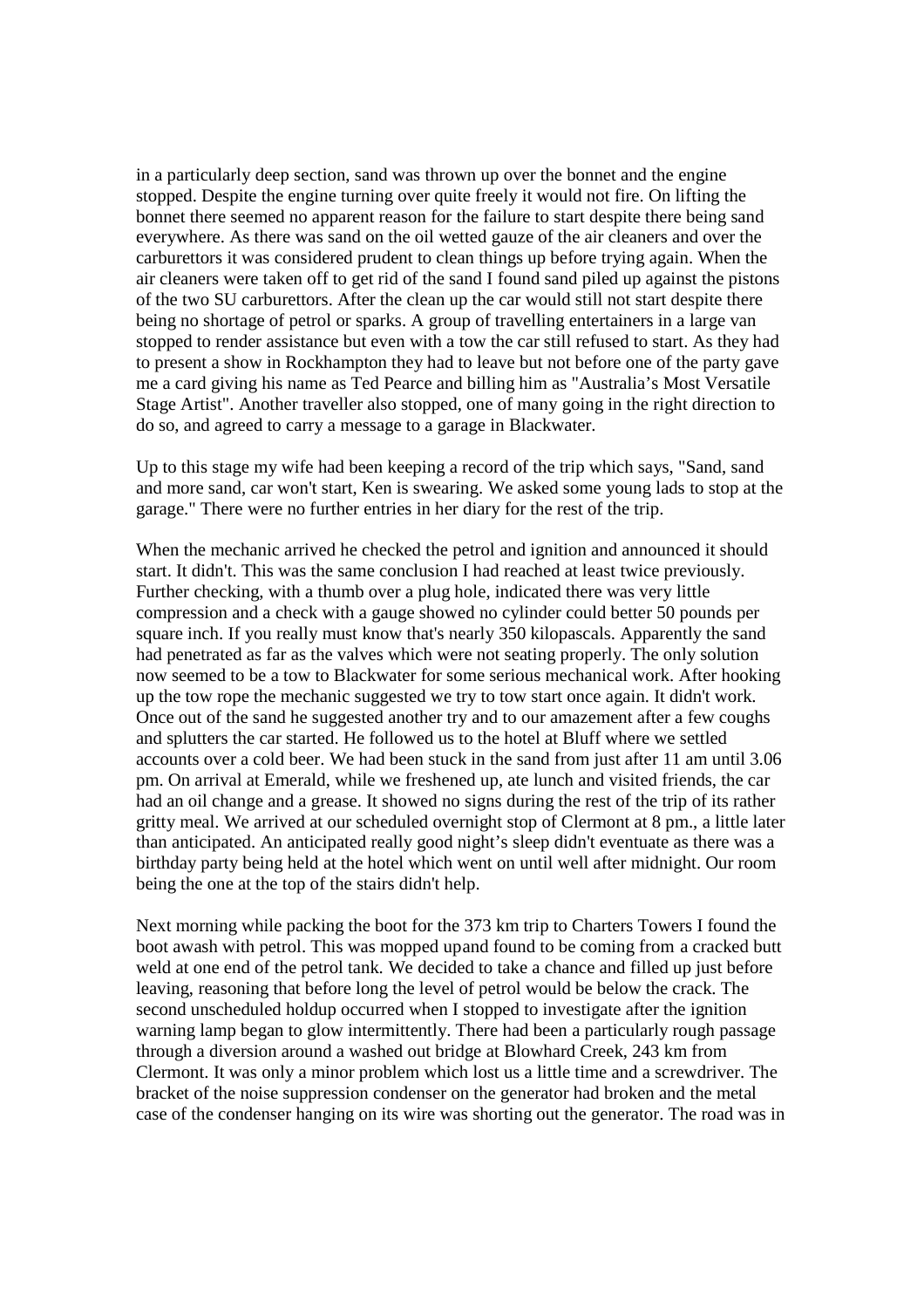a really bad condition due to lack of maintenance after a particularly heavy wet season. Many of the dry creek beds where there were no bridges had a 10 cm deep gutter at the bottom where the water had cut a channel. On a number of occasions braking too late resulted in a bone jarring thud. Some months later I found one of the front coil springs was broken. Later still the new owner discovered that the other spring had met the same fate. He accused me of selling it with two broken springs. I told him truthfully that I had not known that "BOTH" springs were broken. One section of the road had great holes where semi trailer trucks had been bogged. Some were almost as big as my sports car. They still held the logs and saplings which the drivers had used to help them get out of deep trouble. There are pictures to prove it. On one stretch of road there was flood debris high in the trees but no sign of a watercourse nearby. We ate our lunch on the banks of the Cape River and watched the workmen repairing flood damage to the bridge. We took only 1 hour 20 min to cover the remaining 113 km of mostly gravel road to Charters Towers. We arrived just in time for afternoon tea.

The following day, Saturday, May 3, 1958, was declared a lay day but on Sunday morning the boot was emptied and the petrol tank removed. The tank was washed out with water several times and left in the sun to dry. When my brother-in-law was ready to start welding the crack we reversed the hose on a vacuum cleaner and blew air through the tank to prevent the build up of petrol vapour and any possible risk of explosion. After a check for leaks using water the repaired tank was refitted and gave no further trouble. While in Townsville the following week I purchased a set of big end bearings as I had decided to examine the bearings before returning south. Back at Charters Towers the sump was dropped and the existing bearings found to be in good shape. As an added precaution the oil filter was changed and the sump filled with new oil in preparation for what proved to be an uneventful return trip.

When the timing chain tensioner broke it rubbed a hole in the pressed steel timing case cover so that the first sign of trouble was a motor covered in oil. A few hours work, a new tensioner and a soldering iron cured the problem.

The windscreen was shattered on the way to Leyburn when a stone was thrown up by a car with a race car on a trailer was being overtaken on a section of gravel road. The whole windscreen crazed but didn't fall to pieces until the next pothole in the road. A replacement for the broken windscreen was only made available after I had written to the Australian representative of the "Triumph Sports Owners' Association". During the intervening five weeks the car was driven with the hood down and two aero screens in place. On one occasion my wife to be and I were caught in a heavy storm in Brisbane and must have looked very bedraggled to the tram passengers sitting in relative comfort. One of the screens was a factory unit but the other was home made with a couple of metal brackets supporting a shaped piece of thick clear plastic. Had I known at the time, the proprietor of the Blue Mountain Service Station at the far end of Ruthven St Toowoomba had a laminated windscreen with only a single crack in it. When he was having a clean up he offered it to me but by then I had again changed cars. The proprietor was Les Agnew, often known as "Ag of the Jag" because of his experience and ability where Jaguars were concerned. The screen, Les told me, had originally been fitted to a Triumph "TR"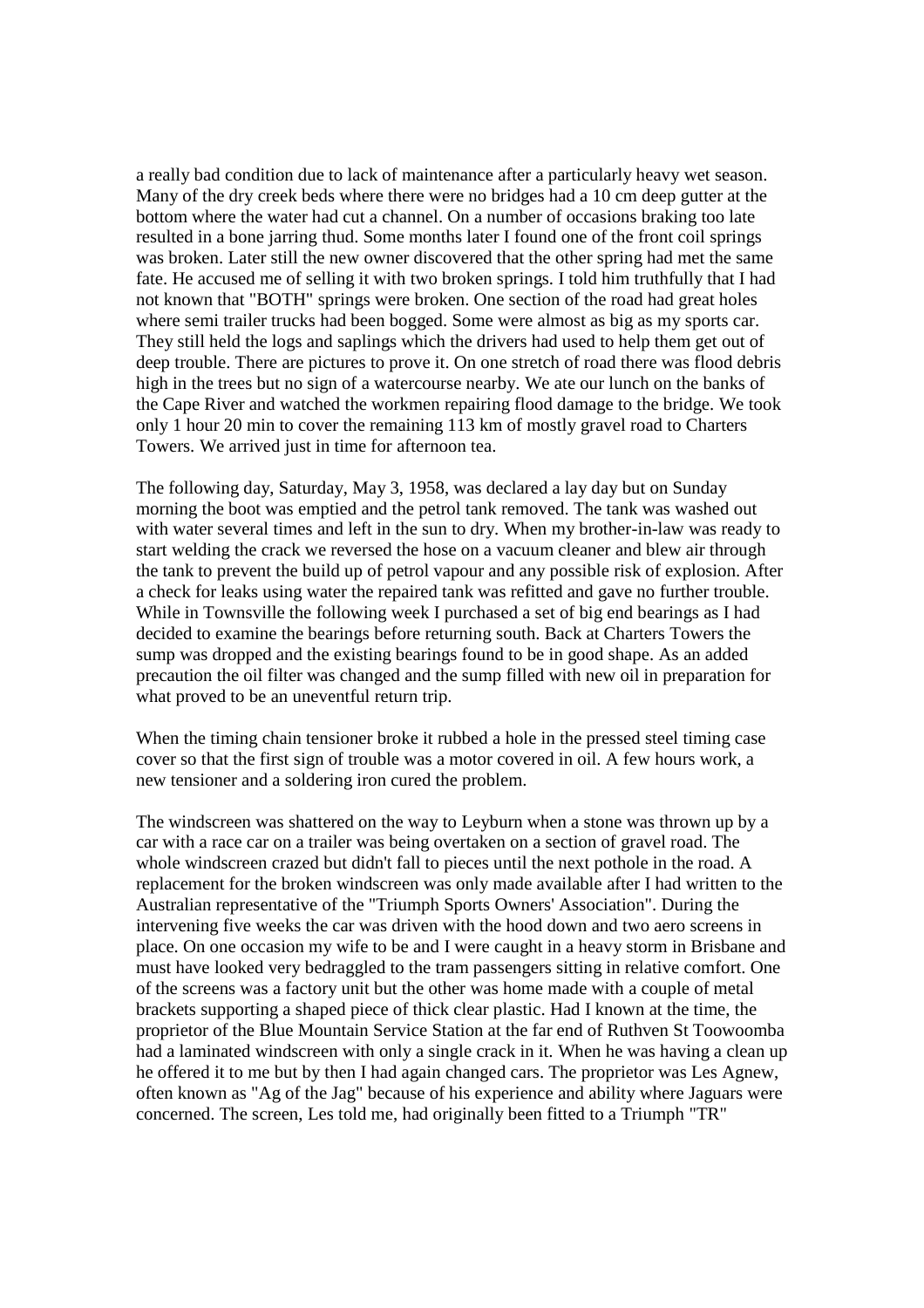belonging to one of the Griffith family. The Griffith family were the proprietors of the Toowoomba Foundry a company well known throughout Queensland as the manufacturers of "Southern Cross" windmills and stationary engines, steam locomotives and many other items. The brake hose ruptured at a time which was in some ways opportune as it occurred as I was preparing to drive home for lunch. It was easily fixed.

Just when the handbrake cable broke is forgotten but there was a delay in getting a replacement. A suitably drilled piece of mild steel 25mm by 5mm and about 200mm long, some "U" bolts and some cable clamps were used to overcome the delay. The scrutineers at a Strathpine race meeting weren't too keen on the idea but eventually allowed the car to race. The clutch problem created a bit more work. Over a period of time the clutch adjustment began to disappear until the stage was reached where there was none left. Removal of the gearbox, and the coupled overdrive unit, was not easy in the backyard but once off it became apparent that the problem was not wear of the clutch plate. What had happened was that the threaded pin which screws into the throwout yoke, and projects through the shaft coupled to the clutch pedal, had bent where it entered the shaft. Of course it was impossible to buy a replacement in Queensland. A visit to a local engineering workshop with the battered pin as a sample provided the cure. Apart from my unpaid labour to remove and refit the gearbox the cost of the job in September 1957 was eighty cents. Another problem arose when the sheet of clear plastic fitted as rear window in the folding hood became opaque in the same way as the one in the MG TF. I restored my rear view by fitting a glass frame section into the opaque sheet which was till quite firm.

One afternoon the car was parked in the open during a heavy hail storm and the hail stones punched numerous holes in the remaining plastic surrounding the frame. I had raced out in the rain and hail to cover the hood with a blanket but was too late to save the plastic around the metal frame. The punctured plastic had to be replaced with fabric to match the hood which luckily had not been damaged.

Unfortunately the "TR2" was the only car driven by me which was involved in an accident resulting in personal injury to other persons. I had driven down Ruthven Street, Toowoomba's main street, and had signalled a right turn into a laneway leading into Neil Street. When I was virtually at right angles to the main street a motorcyclist ran into the rear of the rear mudguard and both the driver and pillion passenger were tossed into the air. Fortunately they were not seriously hurt and were released from hospital after overnight observation. It was not a very pleasant experience to look over my shoulder and see them flung to the roadway. No blame was placed on my actions as witnesses had observed the rider and his passenger waving and shouting to some young ladies at a milk bar just before the collision. As well, a following driver confirmed that I had given a hand signal and that the flashing turn indicator was also operating. As a result of legal action by the insurance company I received the sum of \$13.92 as their letter puts it, "being the refund of your excess after the actual amount of settlement and costs have been taken into consideration." Just the same I would rather have had it not happen.